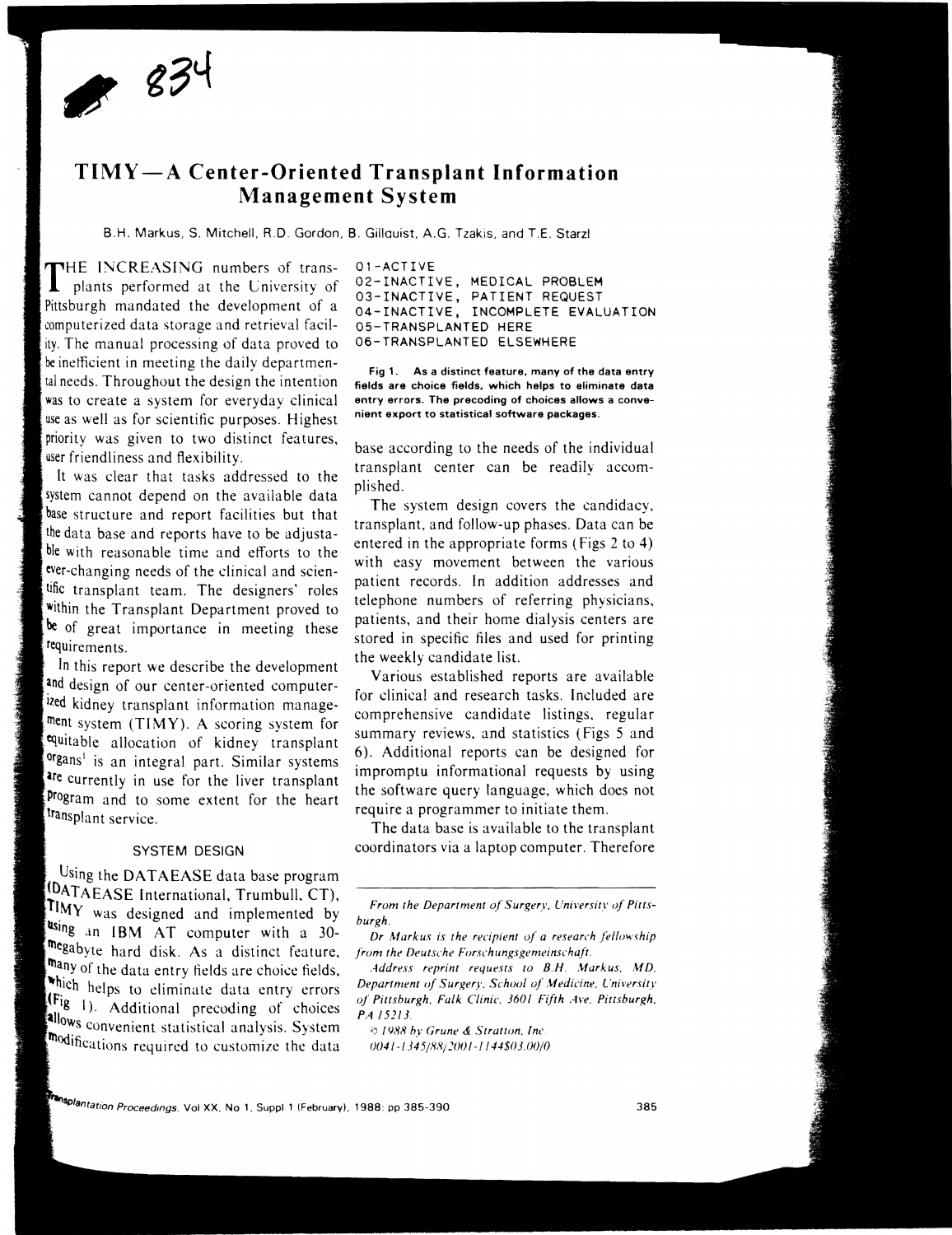| TRANSPLANT INFORMATION MANAGEMENT SYSTEM - KIDNEY REGISTRY - DEMOGRAPHICS |  |  |  |  |
|---------------------------------------------------------------------------|--|--|--|--|
| DATE OF BIRTH ___________                                                 |  |  |  |  |
|                                                                           |  |  |  |  |
|                                                                           |  |  |  |  |
| DIAGNOSIS<br>DATE DIAGNOSIS WAS FIRST MADE                                |  |  |  |  |
| IF PATIENT LOST TO FOLLOW-UP, ENTER DATE OF LAST FOLLOW-UP                |  |  |  |  |
| PRIMARY CAUSE OF DEATH                                                    |  |  |  |  |
| SECONDARY CAUSES OF DEATH                                                 |  |  |  |  |
| COMMENT                                                                   |  |  |  |  |

Fig 2. Every patient entered in the TIMY kidney transplant management system has a pertinent record with demographic data. Most of the data is entered in precoded choice fields, which minimizes data entry errors and greatly facilitates later analysis.

|                                                                                                          |                |  | TRANSPLANT INFORMATION MANAGEMENT SYSTEM-KIDNEY REGISTRY-CANDIDATE DATA                                                                            |
|----------------------------------------------------------------------------------------------------------|----------------|--|----------------------------------------------------------------------------------------------------------------------------------------------------|
|                                                                                                          |                |  |                                                                                                                                                    |
|                                                                                                          |                |  |                                                                                                                                                    |
|                                                                                                          |                |  |                                                                                                                                                    |
|                                                                                                          |                |  |                                                                                                                                                    |
|                                                                                                          |                |  |                                                                                                                                                    |
|                                                                                                          |                |  |                                                                                                                                                    |
|                                                                                                          |                |  | AGE ___________ AGE GROUP ______________TOTAL PREGNANCIES _________ LIVE BIRTHS ______<br>HEIGHT ft in OR compared the WEIGHT 1bs OR Kg            |
|                                                                                                          |                |  |                                                                                                                                                    |
|                                                                                                          |                |  |                                                                                                                                                    |
|                                                                                                          |                |  | PRE-KTX BLOOD TRANSFUSIONS WHOLE BLOOD_________ PACKED RED CELLS______<br>WASHED CELLS___ FROZEN/FILTERED PLASMA_____ PLATELETS____ BUFFY COATS___ |
| IF LIVING DONOR, ENTER # OF DONOR SPECIFIC TRANSFUSIONS<br>DATE OF LAST PRE-KTX TRANSFUSION ____________ |                |  |                                                                                                                                                    |
|                                                                                                          |                |  |                                                                                                                                                    |
| ADDITIONAL DIAGNOSIS                                                                                     | CARDIOVASCULAR |  |                                                                                                                                                    |
| <b>COMMENTS</b>                                                                                          |                |  |                                                                                                                                                    |

do

**TIMY** 

 $p\epsilon$ ar th w re c,

 $t$ 

Fig 3. Form for candidate information. Additional forms exist for patient address. referring physician. and dialysis center.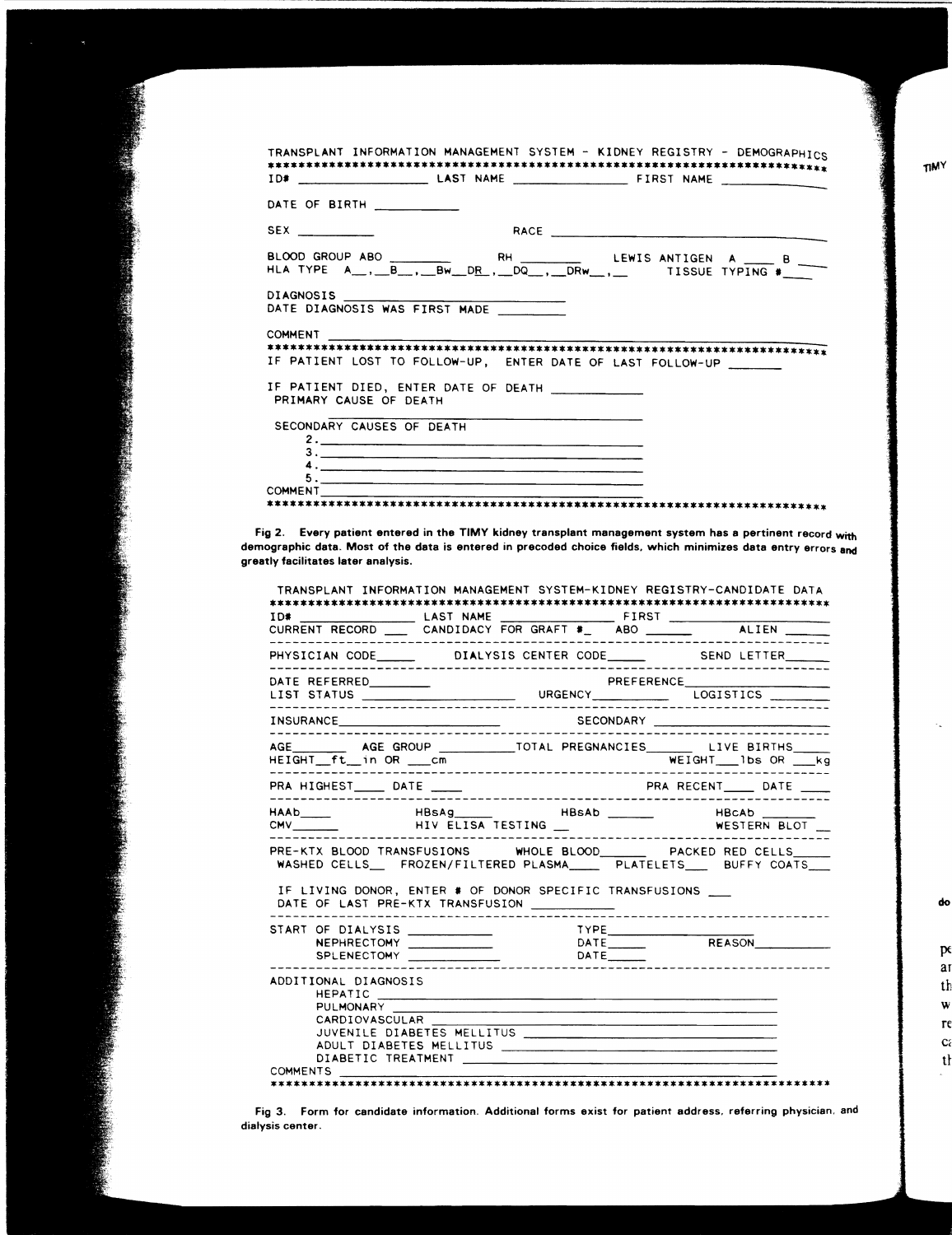#### TIMY-TRANSPLANT INFORMATION SYSTEM

| THE CONTRACT CONTRACT CONTRACT CONTRACT CONTRACT CONTRACT CONTRACT CONTRACT CONTRACT CONTRACT CONTRACT CONTRACT CONTRACT CONTRACT CONTRACT CONTRACT CONTRACT CONTRACT CONTRACT CONTRACT CONTRACT CONTRACT CONTRACT CONTRACT CO                                               |                                               |  |                        |  |
|------------------------------------------------------------------------------------------------------------------------------------------------------------------------------------------------------------------------------------------------------------------------------|-----------------------------------------------|--|------------------------|--|
| AGE AT KTX                                                                                                                                                                                                                                                                   |                                               |  |                        |  |
|                                                                                                                                                                                                                                                                              |                                               |  |                        |  |
|                                                                                                                                                                                                                                                                              |                                               |  |                        |  |
| HARVEST MODE                                                                                                                                                                                                                                                                 |                                               |  |                        |  |
|                                                                                                                                                                                                                                                                              |                                               |  |                        |  |
| ISCHEMIA TIME WARM DONOR____min COLD___hr___min WARM RECIPIENT__min                                                                                                                                                                                                          |                                               |  |                        |  |
| RECIPIENT SURGEON __________ 1st ASSISTANT ___________ DONOR SURGEON _________                                                                                                                                                                                               |                                               |  |                        |  |
| INTRA-OPERATIVE-BLOOD-TRANSFUSIONS WHOLE BLOOD___ PACKED RED CELLS___                                                                                                                                                                                                        | WASHED CELLS FROZEN/FILTERED PLASMA PLATELETS |  |                        |  |
| DONOR INFORMATION                                                                                                                                                                                                                                                            |                                               |  |                        |  |
|                                                                                                                                                                                                                                                                              |                                               |  |                        |  |
|                                                                                                                                                                                                                                                                              |                                               |  |                        |  |
|                                                                                                                                                                                                                                                                              |                                               |  |                        |  |
| HBsAg________CMV______________VDRL________<br>OTHER INFECTION TE YES, SPECIFY THE CONTRACT OF THE CONTRACT OF THE CONTRACT OF THE CONTRACT OF THE CONTRACT OF THE CONTRACT OF THE CONTRACT OF THE CONTRACT OF THE CONTRACT OF THE CONTRACT OF THE CONTRACT OF THE CONTRACT O |                                               |  | HIV ELISA WESTERN BLOT |  |
|                                                                                                                                                                                                                                                                              |                                               |  |                        |  |
| TISSUE TYPING #________HLA TYPE A__,___B__,__Bw__DR__,__DQ__,__DRw__,__<br>DATE OF SERA CROSSMATCH TEST TYPE                                                                                                                                                                 |                                               |  |                        |  |
| RESULTS OF SCORING SYSTEM<br>WAITING________ PRA_______ HLA______ URGENCY_______ LOGISTICS_______ TOTAL_____                                                                                                                                                                 |                                               |  |                        |  |
| INCLUDING ID# OF OVERRIDDEN PATIENTS. EXPLANATION HAS TO BE KEPT IN<br>ADDITION AS A HARD COPY FOR ALL TIMES WITH SCORING PRINTOUT ATTACHED<br>WITH SCORING PRINTOUT ATTACHED TO IT!                                                                                         |                                               |  |                        |  |

Fig 4. Data entry form covering the essential information related to the transplant event and the particular donor. For survival and status information additional forms are existing.

pertinent patient data can be reviewed from any telephone connection, which facilitates the coordinators work during nights and weekends. The dynamic nature of the data requires constant updating, so the coordinator can review any pertinent data changes since the last printing of the candidate list.

The system structure encompasses the data necessary for reporting to government agencies as well as to the UCLA and Collaborative Transplant Study (CTS) Kidney Transplant Registries. The electronic data transfer via diskettes or modem to the UCLA Kidney Transplant Registry and to the CTS study at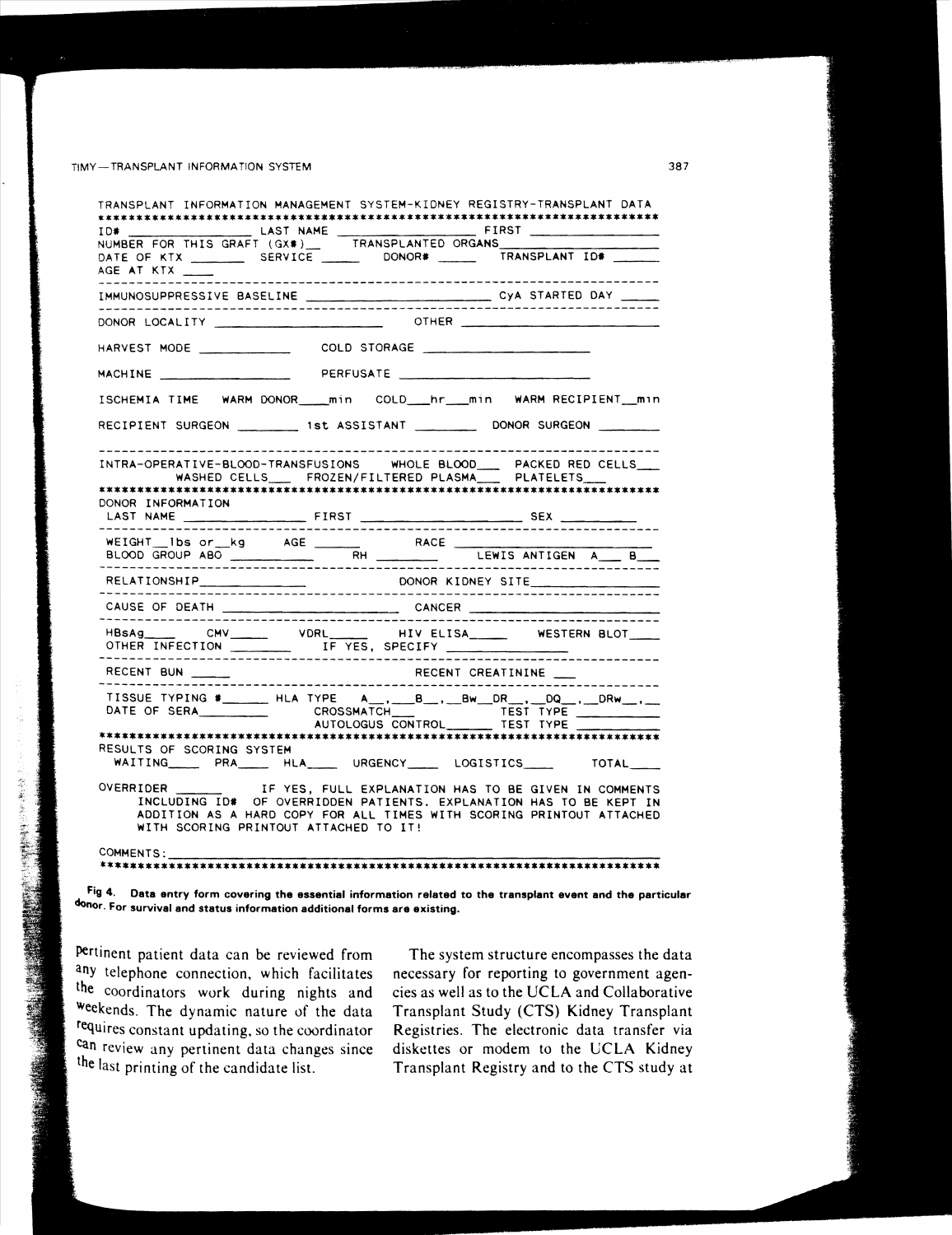**MARKUS ET AL** 

.. ,

TIN

." -" ." *0'(* 

01.1 0' !  $01/$ *0' i*   $01/$ 

 $01/$ 

...

 $01/$ 

Pi' ov

tf C\

> fc IT T  $c<sub>1</sub>$ ir .h ir p o

> > SI o S( a d o T r ti

> > > 11 c

\*\*\*\*\*\*\*\*\*\*\*\*\*\*\*\*\*\*\*\*\*\*\*\*\*\*\*\*\*\*\*\*\*\*\*\*\*\*\*\*\*\*\*\*\*\*\*\*\*\*\*\*\*\*\*\*\*\*\*\*\*\*\*\*\*\*\*\*\*\*\*\*\* TRANSPLANT INFORMATION MANAGEMENT SYSTEM - KIDNEY TRANSPLANT REGISTRY CANDIDATE LIST AS OF 07/07/87 \* BLOOD GROUP 0 \* PAGE 1 \*\*\*\*\*\*\*\*\*\*\*\*\*\*\*\*\*\*\*\*\*\*\*\*\*\*\*\*\*\*\*\*\*\*\*\*\*\*\*\*\*\*\*\*\*\*\*\*\*\*\*\*\*\*\*\*\*\*\*\*\*\*\*\*\*\*\*\*\*\*\*\*\* Doe, John ID#: 999-99-9999 DATE REFERRED: 12/01/86 ABO: 0 AGE: 53.6 SEX: MALE DOB: 01/01/34 HT: 173 WT: 77.9 CANDIDACY FOR GX\*: 1 STATUS: ACTIVE URGENCY:<br>DIAG: Diabetic Nephropathy DIALYSIS: Hemodialysis DIAG: Diabetic Nephropathy **DIALYSIS: Hemodialysis** PRA HIGH: 2.0 DATE: 01/01/87 PRA RECENT: 0.0 DATE: 04/07/87 TISSUE TYPING .: 77777 HLA TYPE: A 2, 3 B 7,62 DR 3,5 HAAB: Neg HBsAg: Neg HBsAb: Neg HBcAb: Neg CMV: Neg HAAB: Neg HBsAg: Neg HBsAb: Neg HBcAb: Neg CMV<br>INSURANCES: Blue Cross/Blue Shield NEPHRECTOMY: None COMMENTS: Patient had myocardial infarct in 10/85 ADDRESS: 1122 Beechwood Ave, Pittsburgh, PA. 15219<br>PHONE HOME: (412) 999-9999 PAGER: (412) 999-9999<br>PHONE WORK: (412) 999-9999 TYPE: VOICE PHONE HOME: (412) 999-9999 PHONE WORK: (412) 999-9999 RELATIVES: (412) 999-9999 - Susan - aunt RELATIVES: (412) 999-9999 - Jack - sister DIALYSIS CENTER: ABC PHONE: (412) 999-9999 REFERRING MD: TES \*\*\*\*\*\*\*\*\*\*\*\*\*\*\*\*\*\*\*\*\*\*\*\*\*\*\*\*\*\*\*\*\*\*\*\*\*\*\*\*\*\*\*\*\*\*\*\*\*\*\*\*\*\*\*\*\*\*\*\*\*\*\*\*\*\*\*\*\*\*\*\*\* Doe, John 10.: 999-99-9999 DATE REFERRED: 05/15/86 ABO: 0 AGE: 39.1 SEX: MALE DOB: 07/08/48 HT: 193 WT: 83.4 CANDIDACY FOR GX.: 2 STATUS: ACTIVE URGENCY: DIAG: Polycystic Kidney Disease DIALYSIS: Hemodialysis<br>PRA HIGH: 54.0 DATE: 03/19/86 PRA RECENT: 41.0 DATE PRA HIGH: 54.0 DATE: 03/19/86 PRA RECENT: 41.0 DATE: 06/29/87 TISSUE TYPING .: 99999 HLA TYPE: A 1,28 B 7,60 DR 4, HAAB: Neg HBsAg: Neg HBsAb: Neg HBcAb: Neg CMV: Neg HAAB: Neg ABSAg: Neg HBsAb: Neg HBcAb: Neg CM<br>INSURANCES: Medicare NEPHRECTOMY: Yes COMMENTS: First kidney transplant in 3/85, rejected after 12 months ADDRESS: 1133 Fifth Ave Pi ttsburgh, PA. 15216 PHONE HOME: (412) 999- 9999 PAGER: (412) 999-9999 PHONE WORK: (412) 999-9999 RELATIVES; (412) 999-9999 - Terry - mother RELATIVES; (412) 999-9999 - Greg - brother DIALYSIS CENTER: ABD PHONE: (412) 999-9999 REFERRING MD: DVT \*\*\*\*\*\*\*\*\*\*\*\*\*\*\*\*\*\*\*\*\*\*\*\*\*\*\*\*\*\*\*\*\*\*\*\*\*\*\*\*\*\*\*\*\*\*\*\*\*\*\*\*\*\*\*\*\*\*\*\*\*\*\*\*\*\*\*\*\*\*\*\*\* ETC. ETC. ETC. BLOOD GROUP A BLOOD GROUP B BLOOD GROUP AB ETC. ETC. ETC. \*\*\*\*\*\*\*\*\*\*\*\*\*\*\*\*\*\*\*\*\*\*\*\*\*\*\*\*\*\*\*\*\*\*\*\*\*\*\*\*\*\*\*\*\*\*\*\*\*\*\*\*\*\*\*\*\*\*\*\*\*\*\*\*\*\*\*\*\*\*\*\*\* CANDIDATE LIST STATISTICS FOR ALL BLOOD GROUPS \*\*\*\*\*\*\*\*\*\*\*\*\*\*\*\*\*\*\*\*\*\*\*\*\*\*\*\*\*\*\*\*\*\*\*\*\*\*\*\*\*\*\*\*\*\*\* ACTIVE CANDIDATES BLOOD GROUP 0 • 57 47.9 <sup>~</sup> BLOOD GROUP A \* 34 28.6 %<br>BLOOD GROUP B \* 20 16.8 % **BLOOD GROUP B # 20 16.8 %**<br>BLOOD GROUP AB # 8 6.7 % BLOOD GROUP AB \*\*\*\*\*\*\*\*\*\*\*\*\*\*\*\*\*\*\*\*\*\*\*\*\*\*\*\*\*\*\*\*\*\*\*\*\*\*\*\*\*\*\*\*\*\*\*

Fig 5. Weekly candidate listings are printed with comprehensive candidate data for use by transplant coordinators. procurement agency. and tissue typing laboratory.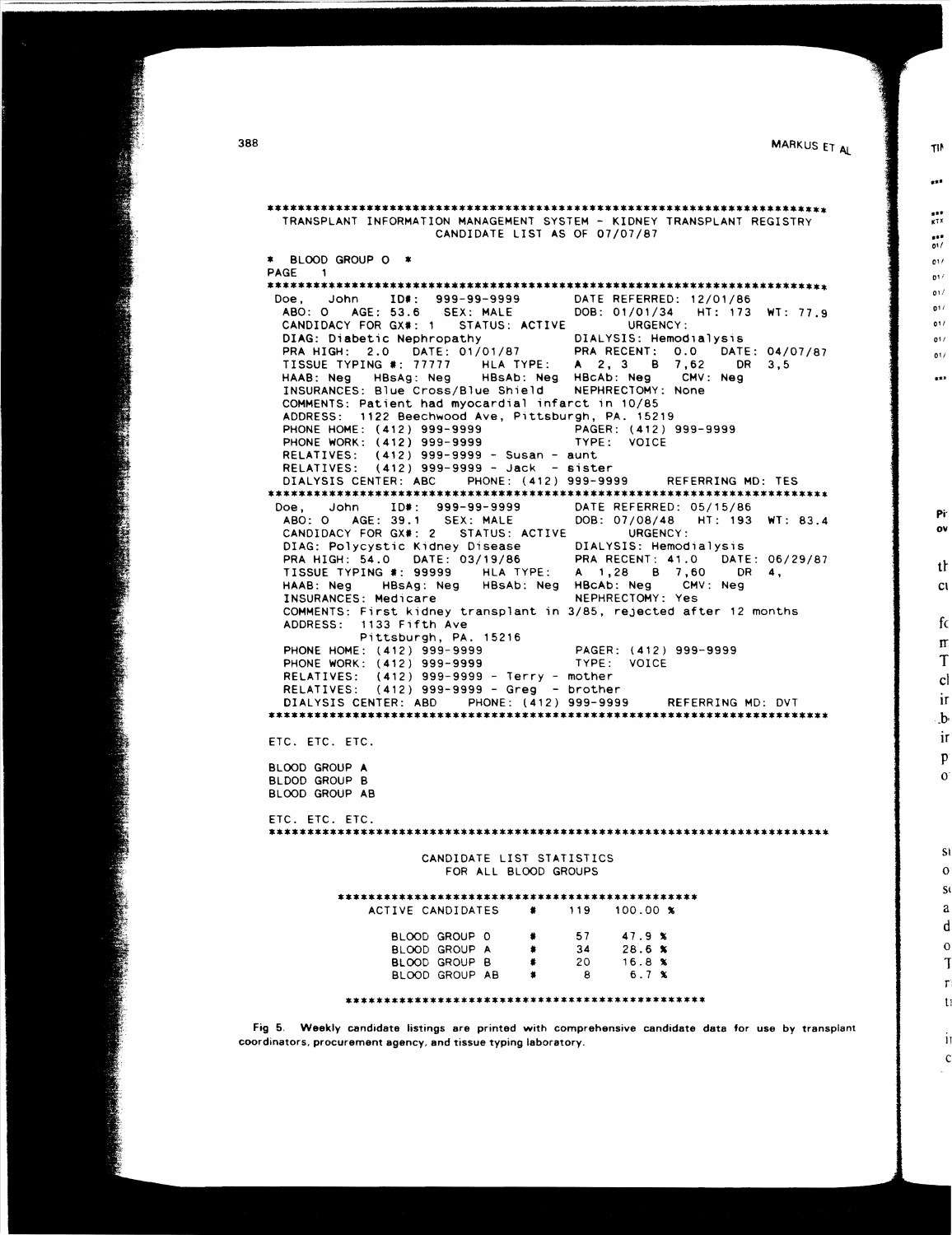#### TIMY-TRANSPLANT INFORMATION SYSTEM

|                                                                                                               |               |  |  |  | TRANSPLANT INFORMATION MANAGEMENT SYSTEM - KIDNEY REGISTRY - 06/06/87        |                   |                                   |                                 |
|---------------------------------------------------------------------------------------------------------------|---------------|--|--|--|------------------------------------------------------------------------------|-------------------|-----------------------------------|---------------------------------|
|                                                                                                               |               |  |  |  | REPORT TO THE OVERSIGHT COMMITTEE                                            |                   |                                   |                                 |
| TIME PERIOD FOR THIS REPORT. FROM 05/01/87 TO 05/31/87<br>,,,,,,,,,,,,,,,,,,,,,,,,,,,,,,,,,,                  |               |  |  |  |                                                                              |                   |                                   |                                 |
| KTX DATE SECTION : ID# WAME GX# ALIEN AGE ABO TX ORGANS : DIAGNOSIS   WAITING PRA HLA URG LOG TOTAL OVER-     |               |  |  |  |                                                                              |                   |                                   |                                 |
|                                                                                                               |               |  |  |  |                                                                              |                   | SCORING                           | RIDER                           |
|                                                                                                               |               |  |  |  |                                                                              |                   |                                   |                                 |
| 01/01/87 URO SURG 999-99-9999 Doe yonn 1: NO 41.6 . O. KIDNEY ONLY Chronic GN<br>COMMENTS:                    |               |  |  |  |                                                                              |                   | $3.29$ 6.1 2 0                    | $0$ 11.39 No.                   |
| 01/08/87                                                                                                      |               |  |  |  | GEN SURG 999-99-9999 Doe John 1 NO 37.4 A KIDNEY ONLY Diabetic Nephropathy   | $0.67$ $0.0$ $2$  |                                   | $0 \t 0 \t 2.67$<br>No.         |
| <b>COMMENTS</b>                                                                                               |               |  |  |  |                                                                              |                   |                                   |                                 |
| 01/08/87<br>COMMENTS:                                                                                         |               |  |  |  | GEN SURG 999-99-9999 Doe John ! NO 28.9 A KIDNEY ONLY Interstitial Nephritis | 0.33              | $9.0 - 4$<br>$\Omega$             | $0 = 4.33$ No.                  |
| 01/11/87 URO SURG 999-99-9999 Doe John 2 NO 21.5 A KIDNEY ONLY Chronic GN                                     |               |  |  |  |                                                                              | 9.28              | 7.7<br>$\mathbf{a}$<br>$^{\circ}$ | 0, 23, 98<br>No.                |
| COMMENTS:                                                                                                     |               |  |  |  |                                                                              |                   |                                   |                                 |
| 01/13/87 GEN SURG 999-99-9999 Doe John 1: NO 29,1 0: KIDNEY ONLY: Polycystic Kidney<br><b>COMMENTS</b>        |               |  |  |  |                                                                              | $1.35 \t 0.2$     | $^{\circ}$<br>$\overline{z}$      | $^{\circ}$<br>3.55<br>No.       |
| 01/19/87 URO SURG 999-99-9999 Doe John 1: NO 9.1 O KIDNEY ONLY IGA Nephropathy                                |               |  |  |  |                                                                              | 0.14<br>0.0       | $^{\circ}$<br>$\blacksquare$      | $^{\circ}$<br>4.14<br><b>No</b> |
| COMMENTS:                                                                                                     |               |  |  |  |                                                                              |                   |                                   |                                 |
| 01/30/87 GEN SURG 999-99-9999 Doe John ! NO 47.2 0 KIDNEY ONLY Goodpasture Syndrome<br>COMMENTS:              |               |  |  |  |                                                                              | 3.43              | 0.2<br>6.<br>$\Omega$             | $^{\circ}$<br>9.63 No.          |
| 01/30/87 URO SURG 999-99-9999 Doe John 1 NO 60.3 O KIDNEY ONLY Endstage Renal Disease 4.86 3.7 0 0 0 8.56 Yes |               |  |  |  |                                                                              |                   |                                   |                                 |
| COMMENTS: Donor was CMV positive, this patient was 1st CMV positive on list.                                  |               |  |  |  |                                                                              |                   |                                   |                                 |
|                                                                                                               |               |  |  |  |                                                                              |                   |                                   |                                 |
|                                                                                                               |               |  |  |  |                                                                              |                   |                                   |                                 |
|                                                                                                               |               |  |  |  | STATISTICS FOR THE PERIOD: 01/01/87 TO 01/31/87                              |                   |                                   |                                 |
|                                                                                                               |               |  |  |  |                                                                              |                   |                                   |                                 |
|                                                                                                               |               |  |  |  |                                                                              |                   |                                   |                                 |
|                                                                                                               | <b>ALIENS</b> |  |  |  |                                                                              |                   |                                   |                                 |
|                                                                                                               |               |  |  |  |                                                                              |                   |                                   |                                 |
|                                                                                                               |               |  |  |  | HON ALIENS # = 8 (100.00 %) NON OVERRIDERS # = 7 (87.50 %)                   |                   |                                   |                                 |
|                                                                                                               |               |  |  |  | NOT ENTERED # = 0 ( 0.00 %) NOT ENTERED                                      | $B = 0$ ( 0.00 K) |                                   |                                 |
|                                                                                                               |               |  |  |  |                                                                              |                   |                                   |                                 |
|                                                                                                               |               |  |  |  |                                                                              |                   |                                   |                                 |
|                                                                                                               |               |  |  |  |                                                                              |                   |                                   |                                 |

Fig 6. The Oversight Committee, a community board established to review the transplant activities in Pittsburgh, receives every month a listing of the performed transplants, patient data, scoring results, and eventually overriding statements.

the University of Heidelberg, W Germany, is currently being implemented.

For scientific projects additional data entry forms can be easily developed and implemented into the system. Using the DA-TAEASE query language, the researcher or clerical staff can design customized reports including basic statistics. Further analysis can be accomplished by exporting the data for use in different statistical software packages. This process is greatly facilitated through the use of precoded choice fields.

#### **SCORING SYSTEM**

To facilitate the allocation of the bestsuited transplant candidate when a donor organ is offered, an integral, computerized scoring system was developed as an objective allocation method.<sup>1</sup> The results do not mandate but augment the decision-making process of the surgeon. Currently, in Pittsburgh the Transplant Organ Procurement Foundation is running this scoring system for the kidney transplant program.

Various factors were thought to play an important role in the assessment of a suitable candidate. Of these, the five most significant are used in the scoring system: time of waiting, quality of HLA antigen match, presensitization state with panel reactive antibodies (PRA), medical urgency, and logistical factors. Because the donor and recipient should be of the same blood group with only rare exceptions, renal candidates are grouped as to whether their blood type is  $O$ ,  $A$ ,  $B$ , or  $AB$ . Candidates who weigh less than 27 kg or are 10 years or younger are listed separately. Sera from all candidates of the appropriate blood type and size are match against lymphocytes from the donor of the offered kidney. A negative crossmatch, connoting the absence of antidonor cytotoxic antibodies in the recipient serum, is a necessary condition for placement on the list of potential candidates.

The waiting score is determined as a rank order of waiting time that is established from the date of referral for consideration of transplantation. A maximum of ten points is awarded to the candidate waiting for the longest period, with fewer points given for shorter waits.

The quality of antigen match points is determined by the grade of histocompatibility at the HLA-A, -B, and -DR loci. Two points

389